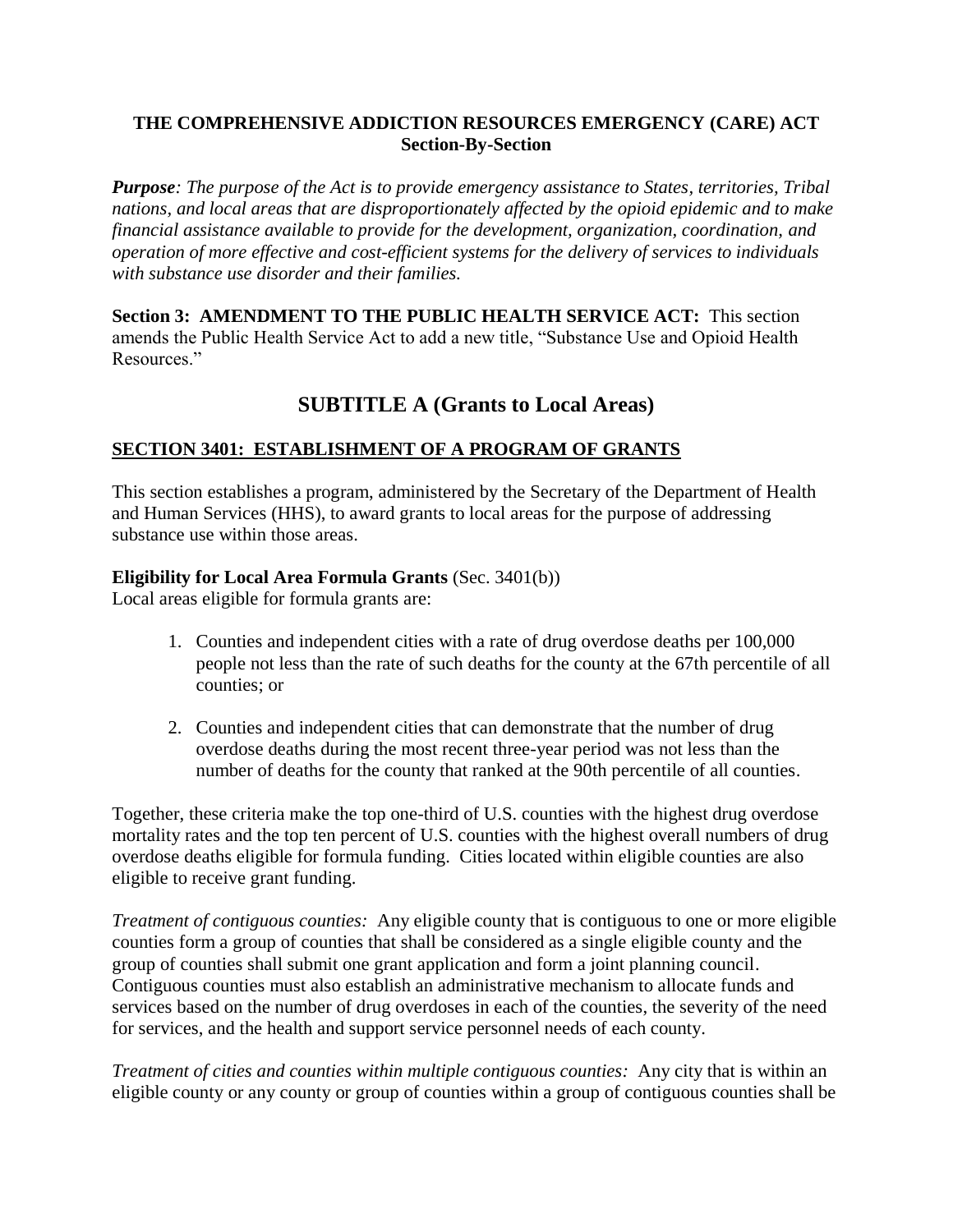eligible to receive its own grant—independent from the broader group of contiguous counties—if it has a population of at least 50,000 residents, submits its own application, and establishes its own planning council. A local area that does not have at least 50,000 residents can apply for a waiver if it can demonstrate that the needs of its population are distinct, that addressing substance use in the area would be best served by the formation of an independent planning council, and that the entity has the capacity to administer grant funding.

*Treatment of political subdivisions:* The Secretary shall determine eligible local political subdivisions in States that do not have a local county system of government.

Lack of Data: Whenever the data required to demonstrate eligibility for grants are not available, the Secretary shall establish eligibility criteria.

*Study*: The Comptroller General shall conduct a study to determine whether the data being used to assess local areas' eligibility for formula grant funding provide the most precise measure of local areas' need for such funding, or whether additional data would provide more precise measures of substance use and addiction prevalence.

#### **Administration of Local Grants** (Sec. 3401(c))

Grants shall be awarded to the chief elected official of the eligible local area receiving the funds. In the case of multiple contiguous counties submitting one application for funds, grant funds will be administered by the chief elected official of the county identified in the application submitted by the group of counties. Multiple contiguous counties may elect to have the state administer their grant funds.

## **SECTION 3402: PLANNING COUNCIL FOR LOCAL AREA GRANTS**

#### **Establishment of the Planning Council** (Sec. 3402(a))

Eligible local areas must establish a substance use disorder services planning council to receive grant funds. The membership of local areas' planning councils must include (to the maximum extent possible): representatives of health care providers (including federal qualified health centers, rural health clinics, Indian health programs, Native Hawaiian organizations, and facilities operated by the Department of Veterans Affairs); community-based health, harm reduction, or addiction service organizations, including representatives of Drug Free Communities Coalition grantees; social service providers; mental health care providers; local public health agencies; law enforcement officials; individuals with substance use disorder; individuals in recovery from substance use disorder; State and local governments (including the State Medicaid agency and the Single State Agency for Substance Abuse Services); non-elected community leaders; substance use disorder treatment providers; members of Federallyrecognized Indian tribes; Urban Indians; historically underserved groups and sub-populations; individuals who were formerly incarcerated; organizations serving individuals who are incarcerated or in pre-trial detention; Federal agencies; organizations that provide services to youth at risk of substance use; medical examiners or coroner; labor unions and the workplace community; fire departments and emergency medical services; the LGBTQ community; and certified or accredited addiction recovery community organizations.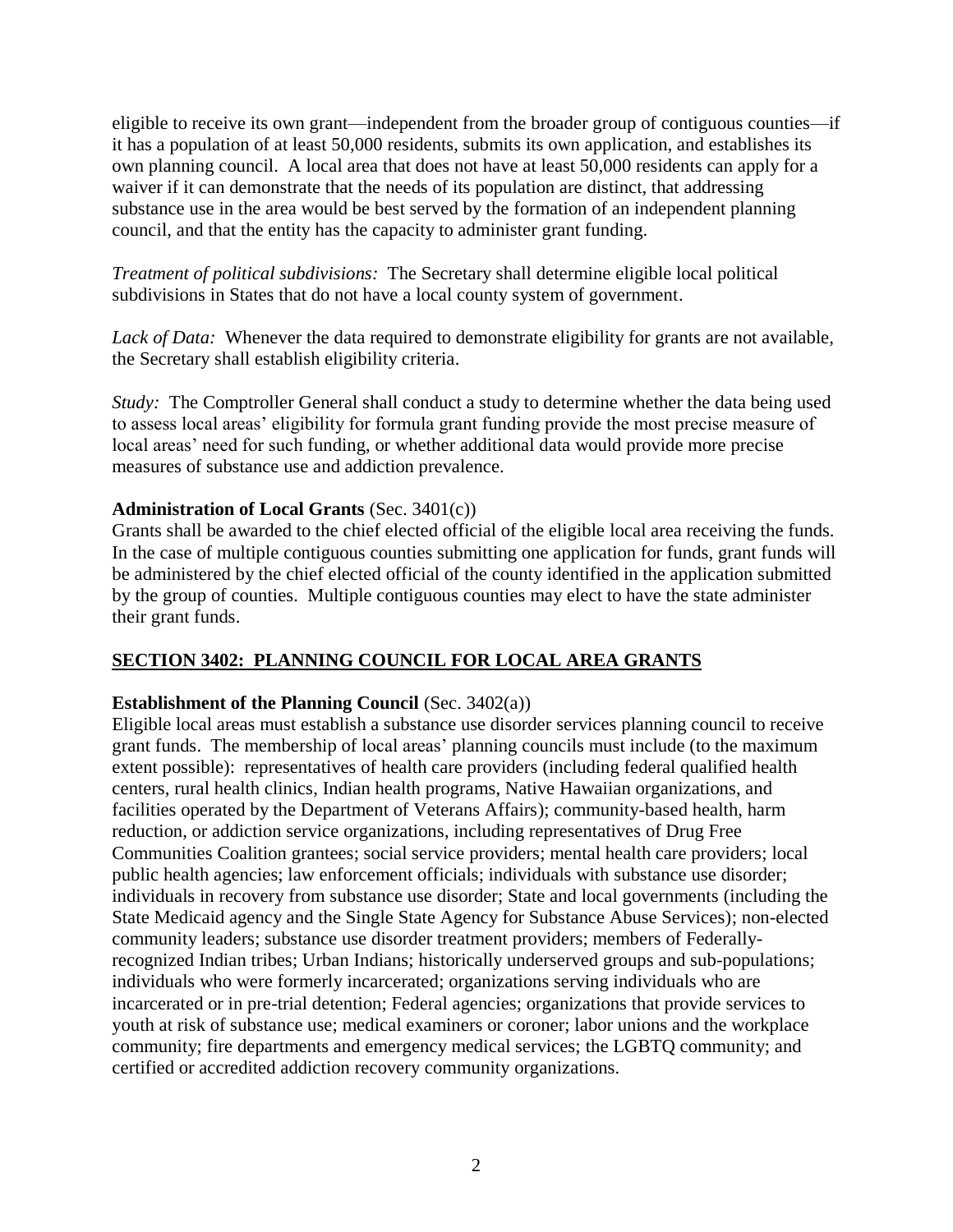## **Method of Providing for the Planning Council** (Sec. 3402(b))

The planning council may be created for the purposes of this grant program, or an existing entity with demonstrated experience in the provision of health and support services to individuals with substance use disorder may be designated to serve as the council.

Other situations may arise:

- *Non-contiguous local areas:* The Secretary must establish a process permitting eligible local areas that are not contiguous with any other eligible local areas to form a joint planning council with other eligible local areas as long as such areas are located in geographical proximity to each other and submit a joint application.
- *Across state lines:* Eligible local areas can form a joint planning council with other eligible local areas across State lines if such areas are in geographical proximity and if they establish an intergovernmental agreement to allow the administration of a grant across State lines.

## **Membership of the Planning Council** (Sec. 3402(c))

Members will be nominated and selected through an open process and will elect from among their membership a chair and vice chair. The council must include at least one representative from Indian tribes located within any eligible local area. Members cannot serve more than three consecutive years on a planning council.

## **Membership Terms of the Planning Council** (Sec. 3402(d))

Members of the planning council can serve additional terms if they are nominated and selected through the open process through which all planning council members are selected.

## **Duties of the Planning Council** (Sec. 3402(e))

The planning council shall:

- Establish priorities for the allocation of grant funds within the local area that emphasize reducing drug overdose and substance use disorder through evidence-based interventions in both community and criminal justice settings;
- Ensure that grant funds will advance any existing state or local plan regarding the provision of substance use disorder treatments. In the absence of a state or local plan, the planning council must work with local public health agencies to develop a comprehensive plan for the organization and delivery of substance use disorder treatment services;
- Assess the efficiency of the administrative mechanism in allocating these funds, and work with local public health agencies to determine the size, demographics, and needs of the population of individuals with substance use disorder; determine disparities in access to services among affected subpopulations and historically underserved communities; establish methods for obtaining input on community needs and priorities; and coordinate with Federal grantees providing substance use-related services in the area; and
- Annually assess the effectiveness of the services supported by grants on substance use and recovery.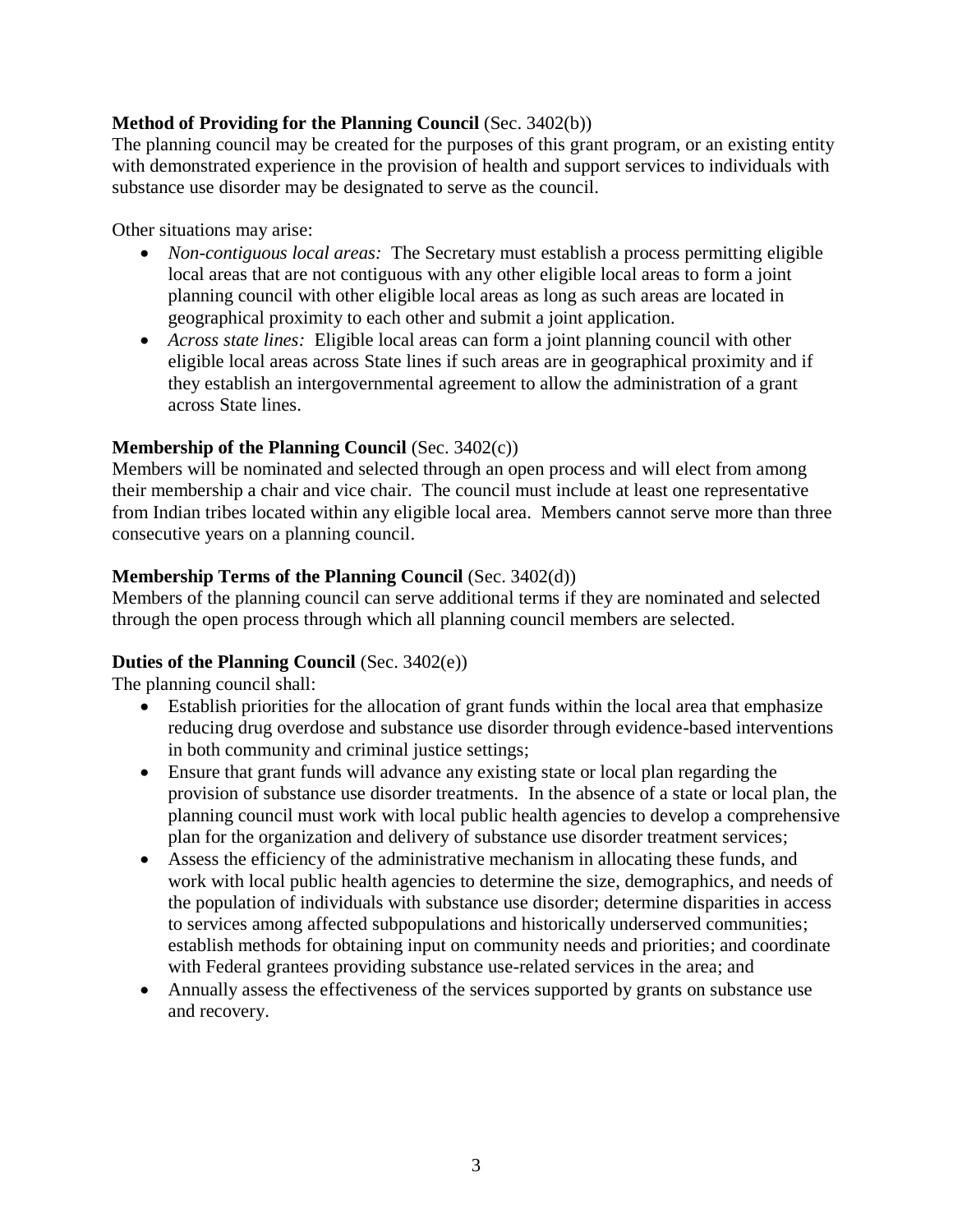#### **Conflicts of Interest** (Sec. 3402(f))

The planning council itself may not be directly involved in the administration of a grant. If a planning council member has a financial interest in an entity, this individual may not participate in the process of selecting entities to be grant recipients.

#### **Grievance Procedures for Planning Councils** (Sec. 3402(g))

Planning councils must establish procedures for addressing grievances related to funding.

#### **Public Deliberations of Planning Councils** (Sec. 3402(h))

Planning council meetings must be open to the public, keep detailed minutes, and make publicly available records and minutes. Personal information, including personal medical information, is exempt from these public disclosure requirements.

## **SECTION 3403: AMOUNT OF GRANT, USE OF AMOUNTS, FUNDING AGREEMENT**

#### **Amount of Grant** (Sec. 3403(a))

Grant funds shall be calculated and distributed to each local area whose application under section 3404 is approved, through formula or supplemental grants.

*Formula grants:* The Secretary must distribute 53 percent of the grants to local areas through formula grants. Each local area receives funding equal to 53 percent of total local area appropriations, multiplied by each local area's share of total drug overdose deaths for all eligible local areas. However, the number of non-fatal overdoses may be used to determine a local area's share of funding if that factor results in a higher distribution than would be provided using total drug overdose deaths.

- Drug overdose deaths are defined as the number of drug overdose deaths during the most recent three-year period for which data are available. Non-fatal drug overdose numbers may be calculated on the basis of data such as emergency department syndromic data, visits, other emergency medical services for drug-related causes, or Overdose Detection Mapping Application Program (ODMAP) data during the most recent three-year period for which such data are available.
- *Study of formula funding data:* The Comptroller General must conduct a study to determine whether the data used in this funding formula are the most precise way to measure local prevalence and need or if other data would be better. The Comptroller General must make recommendations for revising the distribution factors used in this section in order to direct funds to the local areas most in need of funding.
- *Formula funding reductions:* If a local loses eligibility for funding, the areas would be eligible for 80 percent of the funding it received during the previous year in the first year of ineligibility and 50 percent of previous funding during the subsequent year.

*Competitive ("supplemental") grants:* The remaining 47 percent of funds appropriated for local areas must be disbursed through competitive grants to local areas that submit applications to the Secretary.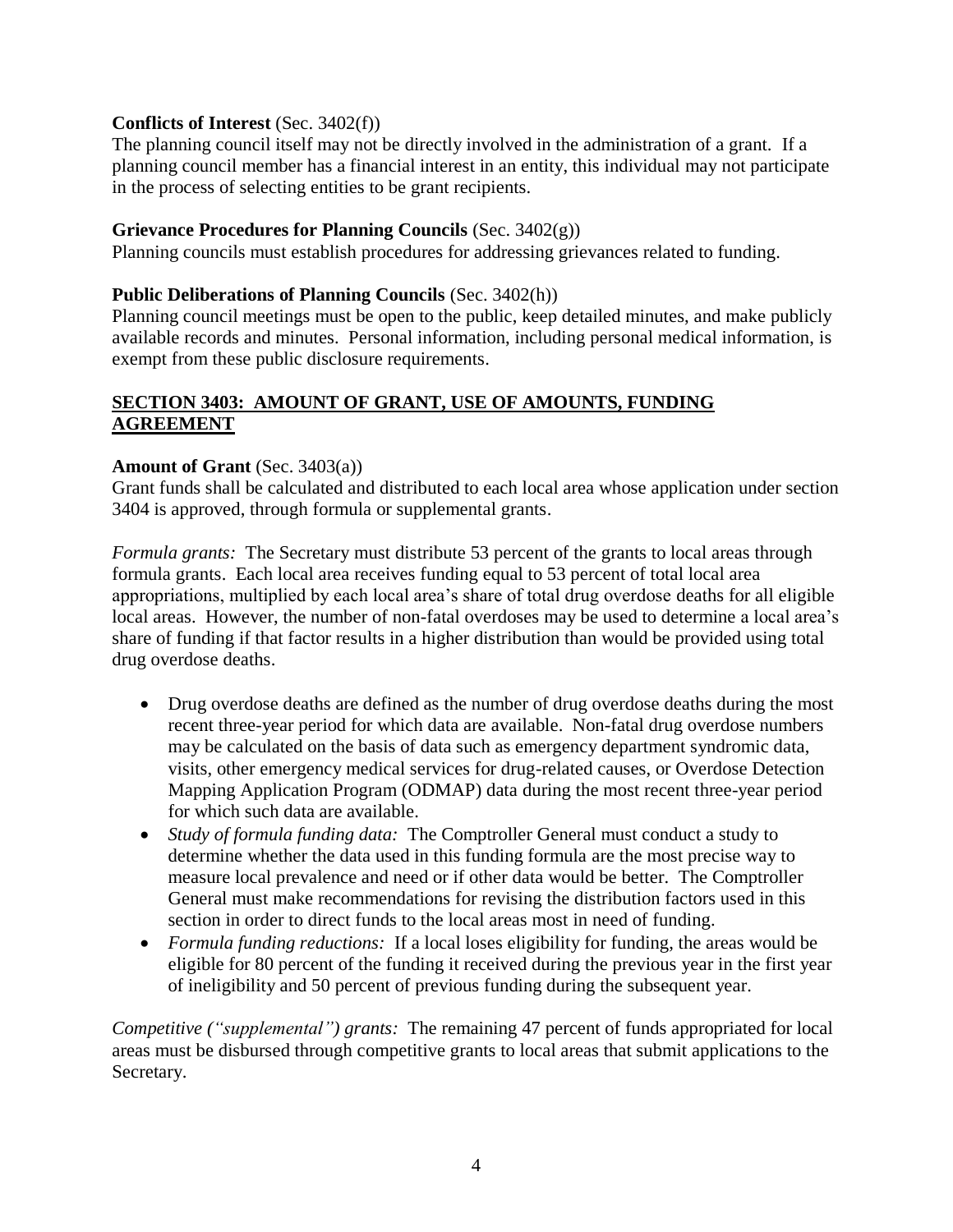- *Application requirements:* Areas seeking competitive grants must provide a report about the use of the formula grants; demonstrate need on an objective and quantified basis for supplemental funding; demonstrate the existing commitment of resources to preventing, treating, and managing substance use disorder and supporting sustained recovery; demonstrate the ability of the area to effectively utilize supplemental financial resources; demonstrate that resources will be allocated in accordance with the local demographic incidence of substance use disorder and drug overdose mortality; demonstrate consistency of proposed services with local needs assessment and the state plan for the prevention and treatment of substance use disorder; demonstrate success in identifying individuals with substance use disorder, and demonstrate that support for substance use disorder prevention and treatment services is organized to maximize the value to the population to be served with an appropriate mix of treatment services and attention to transition in care.
- *Amount of competitive grants:* In determining the size of competitive grants, the Secretary shall consider the rate of drug overdose deaths and the increasing need for substance use disorder treatment services in the local area, including the relative rates of increase in overdoses, or recent increases not reflected in the data used to determine formula grant funding.
	- o *Determining the need for a competitive grant:* When evaluating local need, the Secretary may include factors such as the unmet need for services, relative rates of increase in the number of drug overdoses or drug overdose deaths within new or emerging subpopulations, the prevalence of substance use disorders, the cost and complexity of delivering services to individuals in the local area, the impact of co-morbid factors, the prevalence of homelessness among individuals with substance use disorders, other factors that limit access to health care, the impact of a decline in formula grant funding on services available, and the increasing incidence in conditions related to substance use, including the prevalence of HIV, Hepatitis B and C, and other infections associated with injection drug use.
- Local areas receiving only competitive grant funding do not have to establish local planning councils or meet the eligibility requirements identified for local areas qualifying for formula funding.

*Tribal government grants:* Ten percent of funds available to provide formula grants to local areas must be provided to Indian tribes disproportionately affected by substance use, in an amount determined pursuant to a formula and eligibility criteria developed in consultation with the Indian tribes. Indian tribes may use the grant funding they receive for the purposes for which any of the grant funding provided under this Section may be used, and for any other activities deemed appropriate by the Secretary in consultation with the tribes.

#### **Use of Amounts** (Sec. 3403(b))

Grants funds awarded to local areas may be expended only to provide prevention services, core medical services, recovery and support services, early intervention services, harm reduction services, financial assistance with health insurance, and administrative expenses.

*Direct financial assistance:* Local areas must use grant funds to provide direct financial assistance to eligible entities for the purpose of providing prevention services, core medical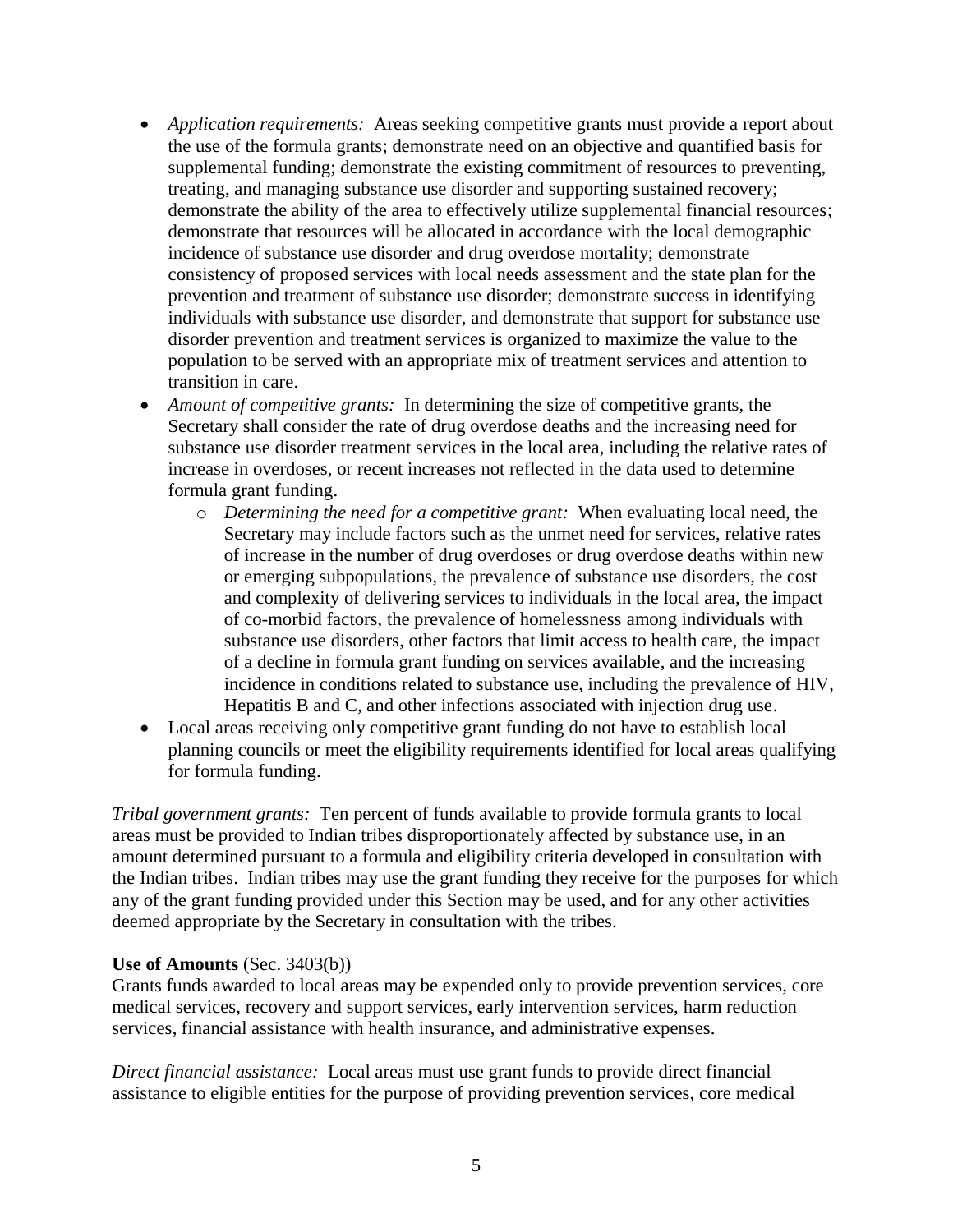services, recovery and support services, early intervention services, and harm reduction services. Direct financial assistance may be provided to public or nonprofit private entities, and to private for-profit entities if such entities are the only available provider of quality substance use disorder treatment services in the area. Direct financial assistance may only be provided to an entity that provides medication-assisted treatment if that entity also offers mental health services and/or psychotherapy by licensed clinicians through a referral or onsite.

- **Prevention services** are evidence-based services, programs, or multi-sector strategies to prevent substance use disorder, including education campaigns, community-based prevention programs, risk identification programs, opioid diversion, services to at-risk populations, and trauma support services. Local areas are limited to using no more than 20 percent of their total grant funding for prevention services but are allowed to apply to the Secretary for a waiver of this limit.
- **Core medical services** are evidence-based services provided to individuals with a substance use disorder or at risk for developing a substance use disorder, including through telemedicine or hub and spoke models, such as disease assessments, treatment planning, stabilization services, withdrawal management and detoxification; intensive inpatient or outpatient treatment; outpatient treatment; residential recovery treatment; treatment for co-occurring mental health and substance use disorders; Food and Drug Administration (FDA)-approved drugs for the treatment of substance use disorder; outpatient and ambulatory health services (including those administered by federally qualified health centers, rural health clinics, tribal clinics and hospitals, urban Indian health facilities, certified community behavioral health clinics, and comprehensive opioid services); hospice services; mental health services; opioid overdose reversal drug procurement, distribution, and training; pharmaceutical assistance and diagnostic testing related to the management of substance use disorders and co-morbid conditions; home and community based services; comprehensive case management; and health insurance enrollment and cost-sharing assistance.
- **Recovery and support services** are services, subject to the approval of the Secretary, provided to individuals with substance use disorder, including residential recovery housing, mental health services, long term recovery services, 24/7 hotline crisis center support, medical transportation services, respite care for persons caring for individuals with substance use disorder, child care and family services provided while an individual is receiving inpatient treatment services or at the time of outpatient services, outreach services, peer recovery services, nutrition services, and referrals for job training and career services, housing, legal, and child and family services. Entities may not exclude individuals because they are receiving medication-assisted treatment.
- **Early intervention services** are services to provide screening and connection to substance use disorder and mental health treatment; counseling for individuals who have misused substances, who have experienced an overdose, or who are at risk of developing substance use disorder; and referrals to facilitate the access of such individuals to core medical services or recovery and support services. The entities through which services may be provided include emergency rooms, fire departments and emergency medical services, detention facilities, prisons and jails, homeless shelters, law enforcement agencies, health care points of entry specified by eligible areas, federally-qualified health centers, tribal clinics and hospitals, urban Indian health facilities, and rural health clinics.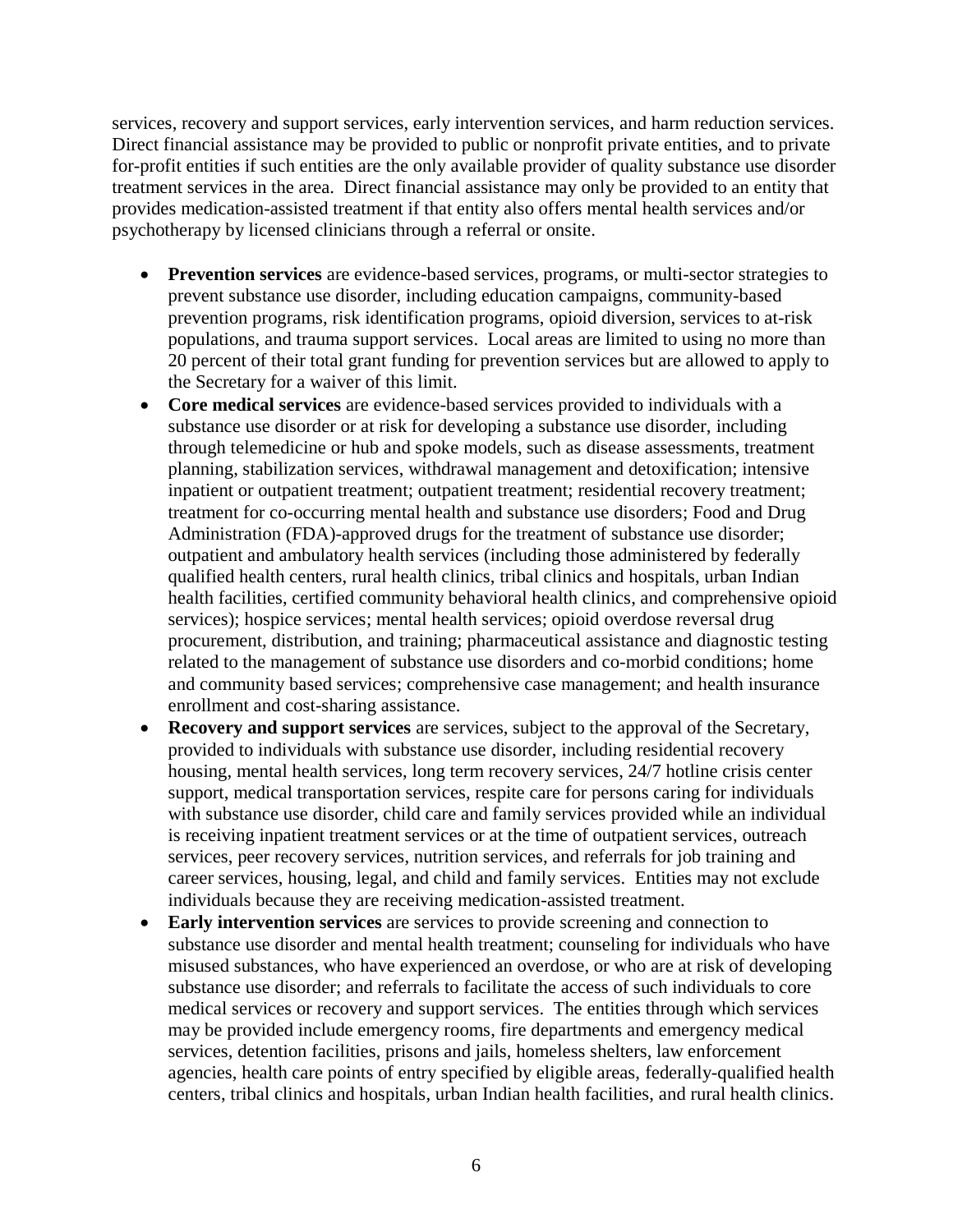- **Harm reduction services** are evidence-based services provided to individuals engaging in substance use that reduce the risk of infectious disease transmission, overdose, or death, including by increasing access to health care, housing, and recovery and support services.
- **Financial assistance:** A local area may use grant funds to establish a program of financial assistance to assist individuals with substance use disorder in enrolling in health insurance coverage or affording health care services, including paying cost-sharing amounts.

*Administrative restriction:* During the first year of a grant, a local area cannot use more than 15 percent of its total grant for administration, accounting, reporting, and program oversight, including for the purposes of developing systems to improve data collection and data. In all subsequent years, no more than ten percent of grant funding can be used for administration and planning.

*Incarcerated individuals:* Funds received by eligible local areas may be used to provide substance use disorder treatment services to individuals who are currently incarcerated or in pretrial detention.

## **Required Terms for Grants** (Sec. 3403 (c))

The Secretary may not make a grant available to a local area unless:

- *Medicaid provider status:* Any services that are available pursuant to the State's Medicaid plan are provided by entities that have a participation agreement under the State's Medicaid plan and are qualified to receive payments under this plan. Any entity that provides a Medicaid-covered service must seek payment for such service through the State Medicaid program.
	- o *Waiver:* These requirements may be waived if the entity providing health care services does not impose a charge or accept third-party reimbursement for its services. A waiver cannot last longer than two years and cannot be renewed.
- *Payer of last resort:* Grant funds shall be used to make payments for any item or service only if payment cannot be made under any other State or Federal compensation or health benefits program or any insurance policy, except for programs administered by or providing services to the Indian Health Service (IHS).
- *Medication-Assisted Treatment (MAT):* All entities receiving grant funding that provide substance use disorder treatment services must offer all drugs approved by FDA for the treatment of substance use disorder.
- *Supplementation:* Funds received from a grant must be used to supplement rather than supplant other State or local funds.
- *Maintenance of Effort:* The political subdivisions within the local area receiving a grant must maintain a level of expenditures for substance use-disorder treatment services at least equal to the level of such expenditures in the preceding fiscal year and the political subdivisions will not use grant funds to meet this maintenance of effort requirement.
- *Ability to Pay:* Substance use disorder treatment services provided with grant funds must be made available without regard to ability to pay for such services or to current or past health conditions.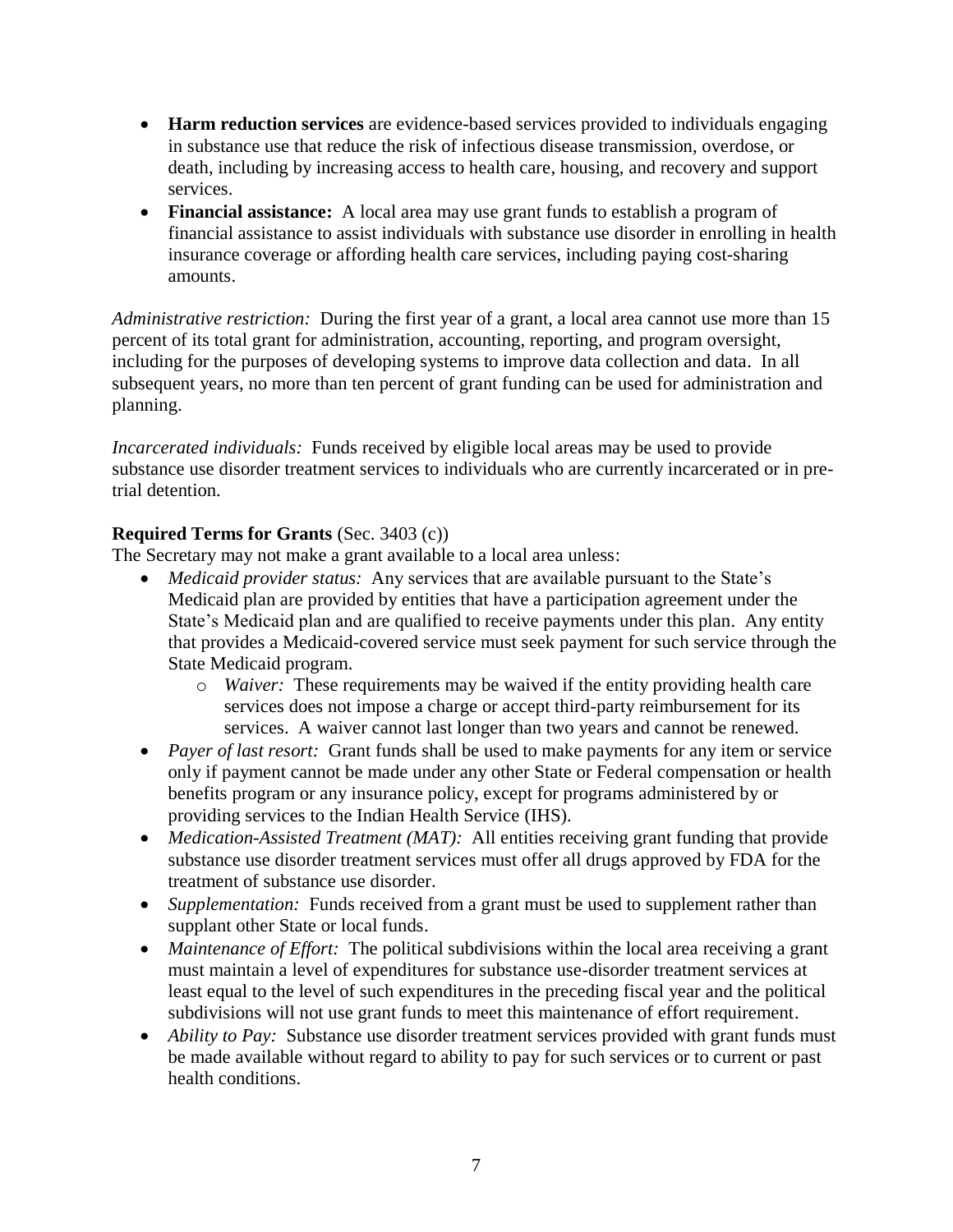- *Accessibility:* Services must be provided in a setting accessible to low-income individuals with substance use disorder and to individuals in rural areas, and a program of outreach must be provided to these individuals.
- *Indian Tribes:* At least one representative from any Indian tribes located in the eligible local area must be included in the membership of a planning council.
- *Confidentiality:* The confidentiality of individuals receiving treatment must be maintained.

# **SECTION 3403: APPLICATION**

A local area must prepare and submit an application for a grant in such form—and containing such information—as the Secretary may require, including:

- 1. An accounting of the use of prior grants, results achieved by these grants, and a demonstration that past funds were expended in accordance with priorities established by the planning council;
- 2. Establishment of goals and objectives to be achieved and how they advance the State plan for the prevention and treatment of substance use disorder;
- 3. A demonstration that funds will be used in compliance with section 3435 (below);
- 4. A demonstration that grant funds will be allocated in accordance with the local demographic incidence of substance use;
- 5. An explanation of how certain criteria will be established and applied to those who qualify for assistance; and
- 6. Data on outcomes achieved by prior funding received under this grant.

# **Requirements Regarding Imposition of Charges for Services** (Sec. 3404(b))

To receive a grant, a local area must provide assurances that:

- 1. Individuals with income below 138 percent of poverty will not be charged for services funded by the grant;
- 2. For individuals with income above 138 percent of poverty, providers will impose charges according to a public schedule;
- 3. Individuals with incomes between 138 percent and 200 percent of poverty will pay no more than five percent of income;
- 4. Individuals with incomes between 200 percent and 300 percent of poverty will pay no more than seven percent of income;
- 5. Individuals with incomes above 300 percent of poverty will pay no more than 15 percent of income; and
- 6. Charges will not be imposed for treatment services provided through a grant to any eligible American Indian or Alaska Native individuals.

Providers may choose to impose only a nominal charge for providing services and local areas may take into account the total medical expenses of individuals in assessing the amounts charged. The limitation on charges applies to a specific list of charges however charges are characterized, including enrollment fees, premiums, deductibles, cost-sharing, co-payments, coinsurance, and any other charges.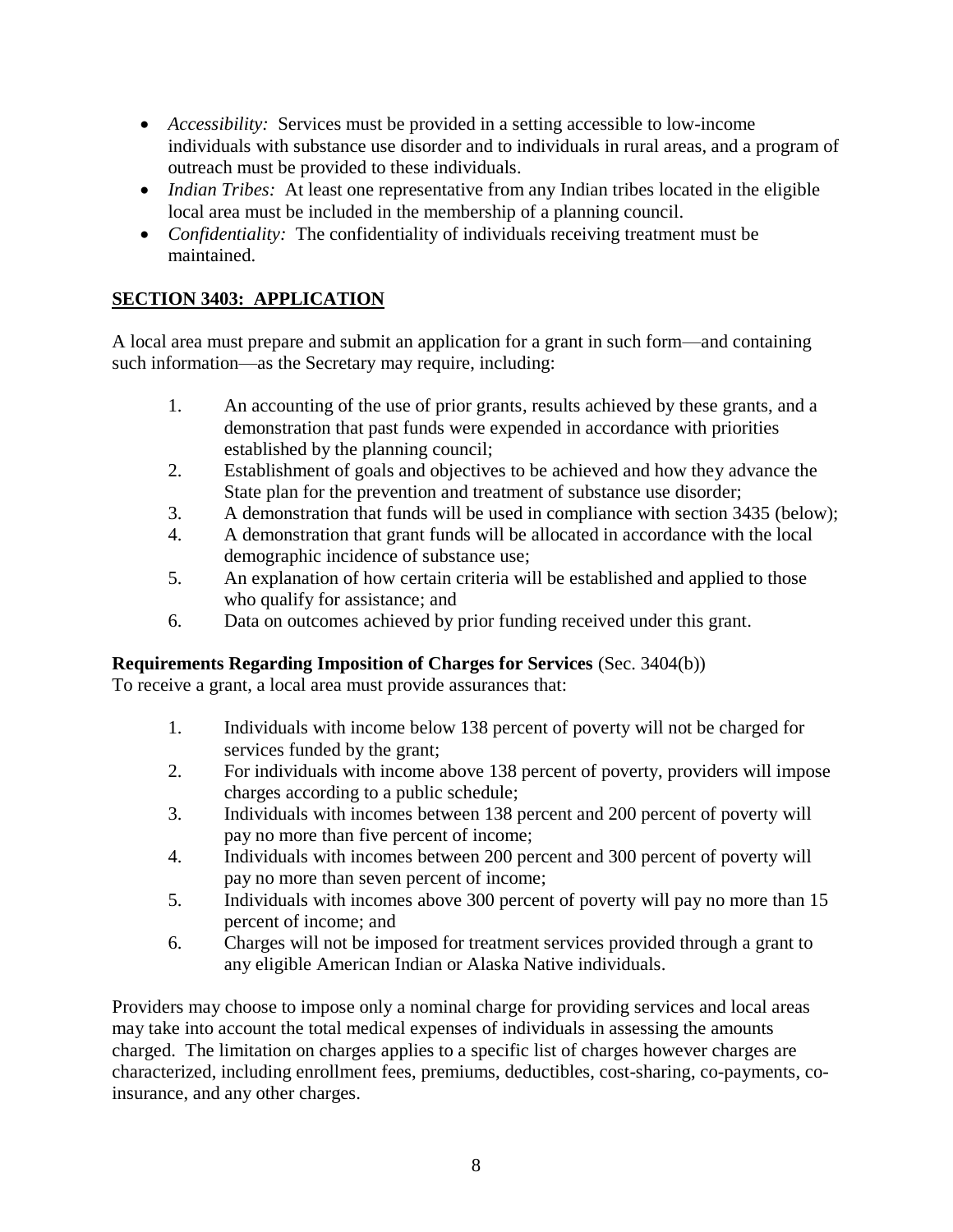#### **Indian Tribes** (Sec. 3404(c))

Any requirements imposed on applications from Indian tribes must be developed by the Secretary in consultation with the tribes.

## **SECTION 3405: TECHNICAL ASSISTANCE**

The Secretary must provide technical assistance to newly eligible local areas to help them establish planning councils and assist entities in complying with the requirements of this subtitle. The Secretary is authorized to make planning grants available to eligible areas, in amounts not to exceed \$75,000, which shall be subtracted from the first year's formula award to such areas.

## **SECTION 3406: FUNDING LEVEL**

Funding for grants to local areas is authorized at \$2.7 billion per year for ten years.

# **SUBTITLE B (Grants to States)**

## **SECTION 3411: ESTABLISHMENT OF PROGRAM OF GRANTS**

This section establishes a grant program, administered by the Secretary of HHS, to be awarded to States, territories, and tribal governments for the purpose of addressing substance use.

## **SECTION 3412: AMOUNT OF GRANT, USE OF AMOUNTS, AND FUNDING AGREEMENT**

#### **Amount of Grant to States and Territories** (Sec. 3412(a))

Grant funds shall be calculated and distributed to each state whose application under section 3413 is approved, through formula or supplemental grants.

*Formula Grants:* The Secretary will disburse 50 percent of the amount appropriated under this Subtitle to States within 90 days after an appropriation becomes available. Each State, the District of Columbia, and the territory of Puerto Rico will receive the greater of a minimum allotment of \$2 million or an amount determined through a specified formula. Other territories will receive a minimum allotment of \$500,000.

- *The formula:* The State formula is the total appropriation available for formula grants multiplied by each State's share of total drug overdose deaths. The distribution factor is weighted toward States that have more deaths occurring outside local areas that are already eligible for local-area grants under Subtitle A. The Secretary must determine the overall funding level provided to a State or territory on the basis of the higher of either the number of fatal drug overdoses or the number of non-fatal drug overdoses. Drug overdose deaths and non-fatal drug overdose numbers calculated as in Subtitle A.
- *Study of formula funding data:* Same as in Subtitle A.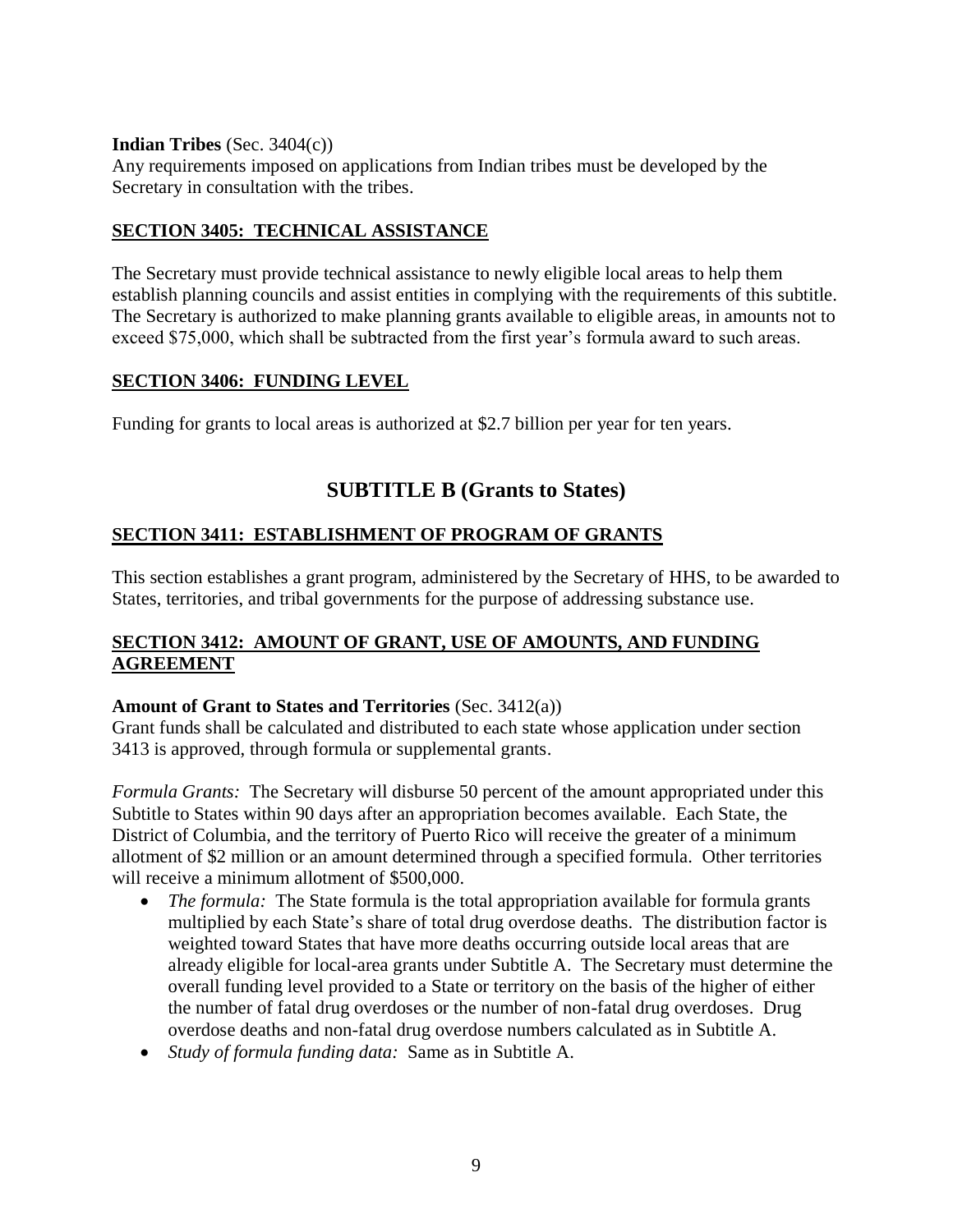*Competitive (supplemental) Grants:* The remaining 50 percent of funds appropriated for States must be disbursed as competitive grants to States that submit an application to the Secretary.

- *Application requirements:* The same as for competitive grants under Subtitle A.
- *Amount of competitive grants & determination of need:* The Secretary shall consider the same factors as under Subtitle A.
- *Conditions for Competitive Grants:*
	- o *Model standards:* Between fiscal year 2020 and fiscal year 2023, preference in the award of competitive grants shall be given to a State that has adopted the model standards for substance use disorder treatment and recovery residences developed under Section 3435. Beginning in 2024, any State that has not adopted the model standards will not be eligible to receive a grant through the competitive process.
	- o *Continuum of care:* Between fiscal year 2020 and fiscal year 2023, preference in the award of competitive grants shall be given to a State that ensures the full continuum of care is covered under the state's Medicaid program in accordance with Sec. 3435. Beginning in fiscal year 2024, any State that does not cover the full continuum of care in its Medicaid program will not be eligible to receive a grant through the competitive process.
	- o *Utilization management for MAT:* A state that has prohibited prior authorization and step therapy requirements for at least one drug in each class approved by FDA for the treatment of substance use disorder shall receive preference in the award of competitive grants. Additional preference shall be given to States that have prohibited prior authorization for at least two or more drugs in each class approved by FDA for the treatment of substance use disorder.

*Tribal government grants:* Ten percent of funds available to provide formula grants to states must be provided to Indian tribes in an amount determined pursuant to a formula and eligibility criteria developed in consultation with the Indian tribes. Indian tribes may use the grant funding for the purposes for which any of the grant funding provided under this Section may be used, and for any other activities deemed appropriate by the Secretary in consultation with the tribes.

#### **Use of Amounts** (Sec. 3412(b))

States may use grant funds to provide prevention services, core medical services, recovery and support services, early intervention and engagement services, harm reduction services, and administrative expenses. Such terms are defined as in Subtitles A, except that this section limits a State to using no more than ten percent of its total grant for administration, accounting, reporting, and program oversight, including for the purposes of developing systems to improve data collection and data sharing. Funds received by states may be used to provide substance use disorder treatment services to individuals who are currently incarcerated or in pre-trial detention.

## **SECTION 3413: APPLICATION**

A State will not be eligible to receive a grant unless the State has in effect a state plan approved pursuant to Sec. 1932(b). All other requirements are the same as for the grants distributed under Subtitle A.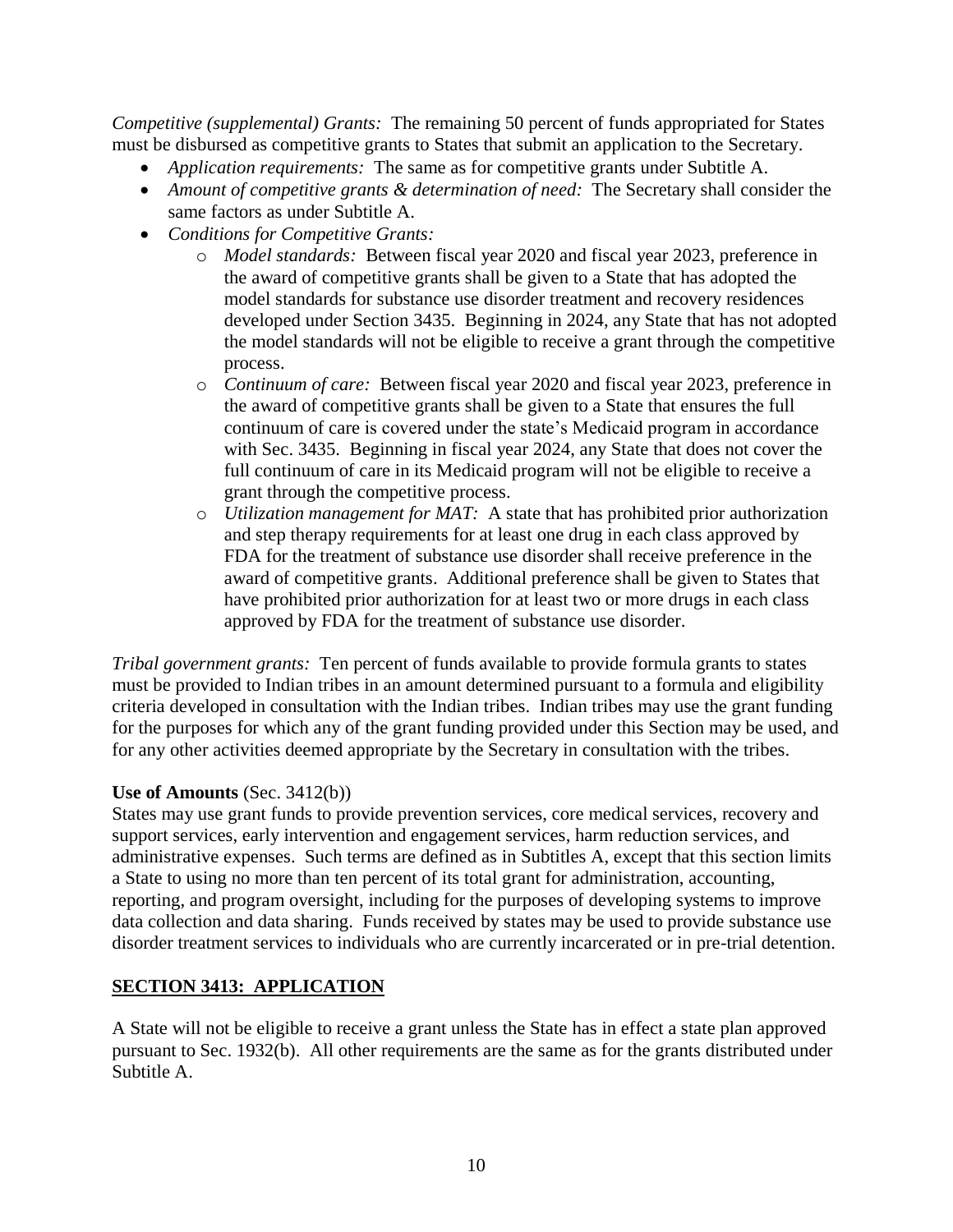## **SECTION 3414: TECHNICAL ASSISTANCE**

The Secretary must provide technical assistance in administering and coordinating activities authorized under section 3412 and in helping States apply for supplementary grants.

## **SECTION 3415: FUNDING LEVEL**

Funding for grants to States is authorized at \$4 billion per year for ten years.

# **SUBTITLE C (Grants to Clinics and Nonprofits)**

## **SECTION 3421: ESTABLISHMENT OF GRANT PROGRAM**

This section establishes a grant program administered by the Secretary to award grants to public, nonprofit, and Native entities for the purpose of funding core medical services, recovery and support services, early intervention and engagement services, harm reduction services, and administrative expenses.

## **Eligibility** (Sec. 3421(b))

*Entities may include:* Entities eligible to receive funding under this Subtitle include federallyqualified health centers; family planning clinics; rural health clinics, Native entities including Indian health programs, urban Indian organizations, and Native Hawaiian organizations; community-based organizations, clinics, hospitals, and other facilities that provide treatment services; and other nonprofit entities providing treatment services.

*Eligible entities shall serve underserved populations*, which may include minority and Native American populations; ex-offenders; individuals with co-morbidities including HIV/AIDS and Hepatitis B or C; individuals with mental illness or other behavioral health disorders; lowincome populations; inner city populations; and rural populations.

## **Application:**

The application must include:

- 1. An accounting of the use of prior grants and results achieved by the expenditure of those grants;
- 2. A comprehensive plan for the use of the grant funds;
- 3. A demonstration that funds will be used in compliance with section 3435 (below);
- 4. Information on the number of individuals to be served by the funds;
- 5. A demonstration that grant funds will be allocated in accordance with the local demographic incidence of substance use;
- 6. An explanation of how certain criteria will be established and applied to those who qualify for assistance; and
- 7. Data on outcomes of achieved through the use of prior funding received under this grant.

## **Required Terms:**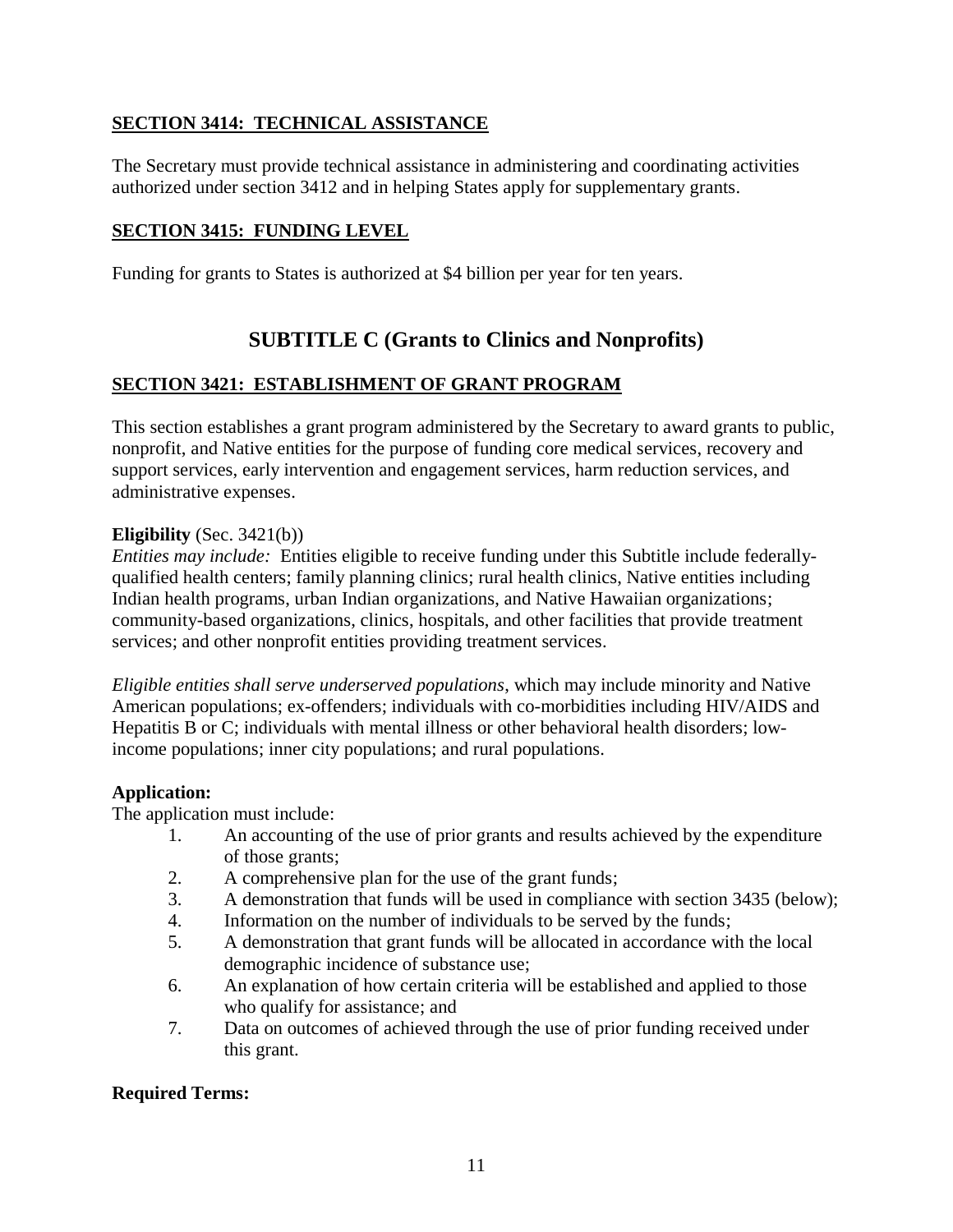- *Medicaid Provider Status:* Same definition and waiver as in Subtitles A and B.
- *Grant is the payer of last resort*, except for programs administered by or providing services to IHS.
- *MAT*: All entities receiving grant funding that provide substance use disorder treatment services must offer all drugs approved by FDA for the treatment of substance use disorder.
- *Ability to Pay:* Treatment services provided with grant funds must be made available without regard to ability to pay for such services or to current or past health conditions.
- *Accessibility:* Services must be provided in a setting accessible to low-income individuals with substance use disorder and to individuals in rural areas.
- *Confidentiality:* The confidentiality of individuals receiving treatment must be maintained.

## **Indian Entities** (Sec. 3421(c))

Ten percent of the grant funds shall be used to provide grants to Native entities in amounts determined pursuant to criteria developed by the Secretary in consultation with Indian tribes. Native entities may use grant amounts for the purposes for which any grant under Section 3422 may be used as well as any other activities deemed appropriate by the Secretary in consultation with the Indian tribes.

# **SECTION 3422: USE OF AMOUNTS**

An eligible entity may use these grants to provide prevention services, core medical services, recovery and support services, early intervention and engagement services, harm reduction services, and administrative expenses. Such terms are defined as in Subtitles A, except that this section limits an eligible entity to using no more than ten percent of its total grant for administration, accounting, reporting, and program oversight, including for the purposes of developing systems to improve data collection and data sharing.

# **SECTION 3423: TECHNICAL ASSISTANCE**

The Secretary may provide technical assistance to nonprofit private entities regarding the process of submitting grants and may provide technical assistance with respect to the planning, development, and operation of any program or service.

# **SECTION 3424: PLANNING AND DEVELOPMENT GRANTS**

The Secretary may provide planning grants to eligible entities for purposes of assisting such entities in expanding their capacity to provide evidence-based substance-use related health and support services in low-income communities and underserved populations. Such grants made shall not exceed \$150,000.

# **SECTION 3425: FUNDING LEVEL**

Funding for grants to clinics and non-profits is authorized at \$500 million per year for ten years.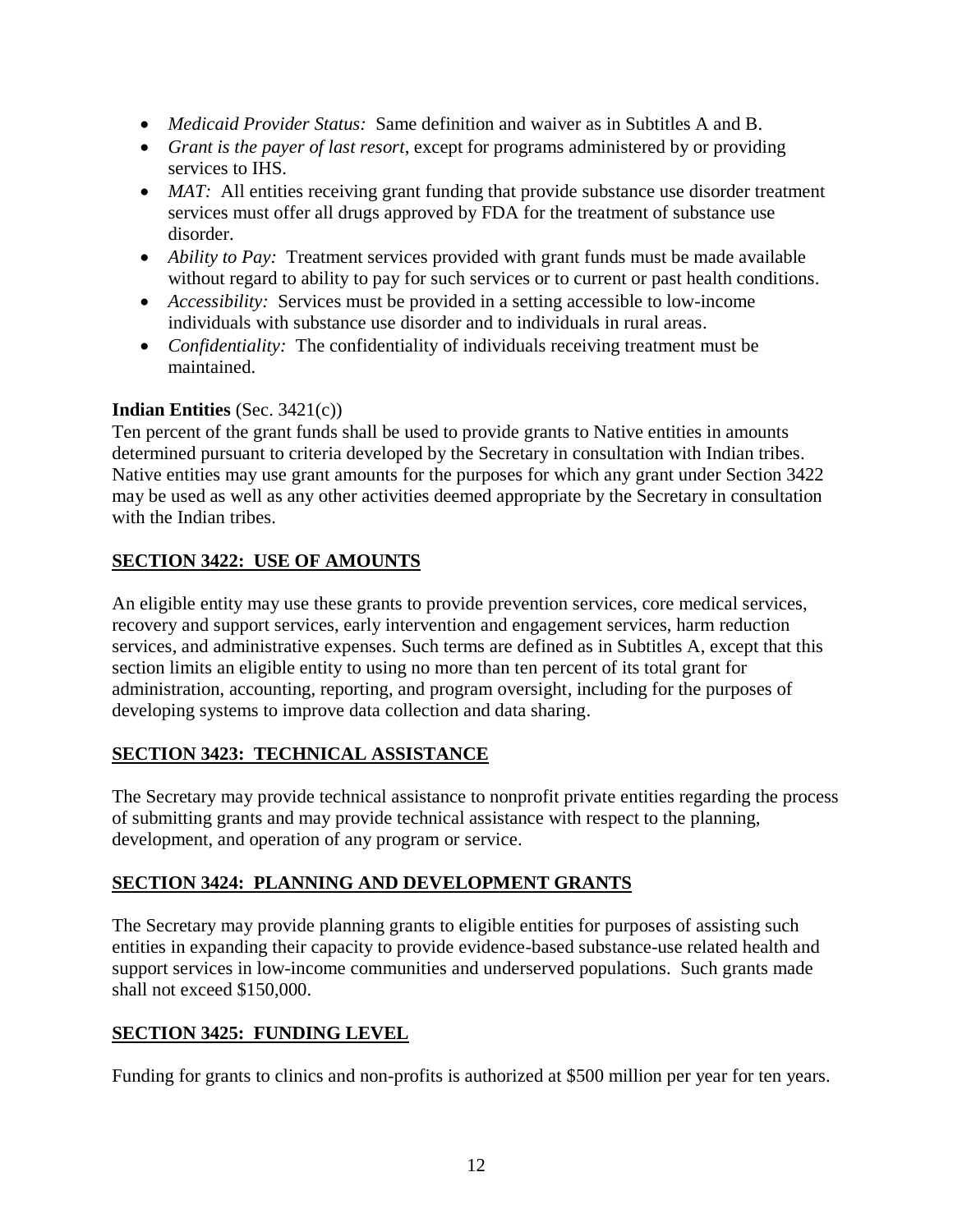# **SUBTITLE D (Innovation, Training, and Health Systems Strengthening)**

## **SECTION 3431: SPECIAL PROJECTS OF NATIONAL SIGNIFICANCE**

The Secretary shall award grants to entities to administer special projects of national significance to support the development of innovative and original models for the delivery of substance use disorder treatment services based on newly emerging needs of individuals receiving assistance under this title.

*Eligible entities:* Entities that are eligible for grants under subtitles A, B, and C are eligible for grants under this section.

## **Replication and Coordination of Projects** (Sec. 3431(c))

The Secretary shall make information regarding successful models or programs developed under this section available to grantees in order to facilitate coordination, replication, and integration. The Secretary may provide for peer-based technical assistance for grantees funded under this section.

#### **Grants to Tribal Governments** (Sec. 3431(d))

The Secretary must use ten percent of the funding made available for special projects of national significance to provide grants to Indian tribes for the purposes of supporting the development of innovative and original models for the delivery of substance use treatment services, including the development of culturally-informed care models.

## **Funding Level** (Sec. 3431(e))

Funding for special projects of national significant is authorized at \$500 million per year for ten years.

## **SECTION 3432: EDUCATION AND TRAINING CENTERS**

The Secretary will make grants and enter into contracts to assist public and nonprofit private entities, public and nonprofit schools, and academic medical centers in meeting the costs of projects to:

- Train health professionals, including, but not limited to, physician addiction specialists, psychologists, counselors, case managers, social workers, peer recovery coaches, harm reduction workers, public health workers, and community health workers, in the diagnosis, treatment, and prevention of substance use disorders, including measures for the prevention and treatment of co-occurring infectious diseases and other conditions and care for women, pregnant women, and children;
- Train the faculty of schools of medicine and other health professions to teach students to screen for and provide for the needs of individuals with substance use disorder or at risk of substance use disorder and to develop and disseminate curricula and resource materials related to the screening, prevention, and treatment of substance use disorder, including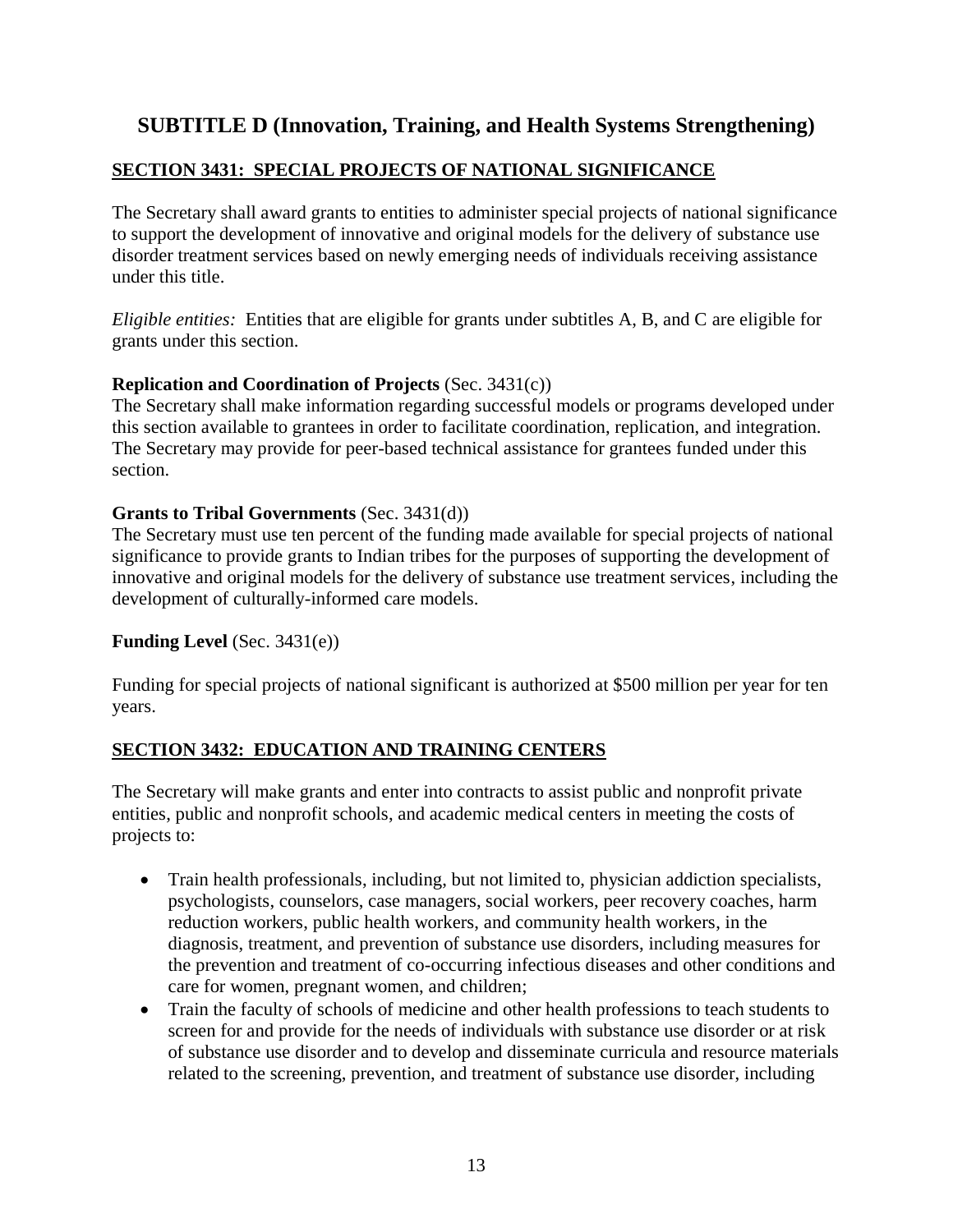information about prescribing best practices, alternative pain therapies, and medicationassisted treatment; and

Develop and disseminate curricula and resource materials.

## **Preference in Making Grants** (Sec. 3432(a))

The Secretary shall give preference to qualified projects that will train or result in the training of:

- Health professionals who will provide services for underserved groups;
- Minority health professionals and minority-allied health professionals;
- Professionals who will provide treatment in rural or other areas underserved by current treatment structures;
- Professionals who will provide treatment for infectious diseases and mental health conditions co-occurring with substance use disorder; and
- Professionals who provide services to pregnant women, children, and adolescents.

## **Native Education and Training Centers** (Sec. 3432(c))

The Secretary must use ten percent of the amounts made available for education and training centers to provide grants to tribal colleges and universities, IHS grant-funded institutions, and Native partner institutions, including institutions of higher education with medical training programs that partner with one or more Indian tribes, tribal organizations, native Hawaiian organizations, or tribal colleges and universities to train Native health professionals who will provide substance use disorder treatment services in Native communities.

# **Funding Level** (Sec. 3432(d))

Funding for grants to education and training centers is authorized at \$500 million per year for ten years.

## **SECTION 3433: SUBSTANCE USE DISORDER TREATMENT PROVIDER CAPACITY UNDER THE MEDICAID PROGRAM**

The Secretary shall fund projects in any State or territory to increase the capacity of substance use providers under the Medicaid program, as authorized under the SUPPORT Act.

*Eligible Project Purposes* include ongoing assessments of the behavioral health treatment needs of a State; technical assistance for Medicaid providers; improved reimbursement for and expansion of Medicaid providers that can prescribe MAT; and improved reimbursement for and expansion of Medicaid providers that treat individuals with neonatal abstinence syndrome pregnant and postpartum women, infants, adolescents, young adults, and American Indian and Alaska Native individuals.

## **Amount of Grant to Indian Entities** (Sec. 3433(b))

The Secretary, acting through IHS, must use ten percent of the amount appropriated to award grants to Indian tribes.

**Funding Level** (Sec. 3433(c))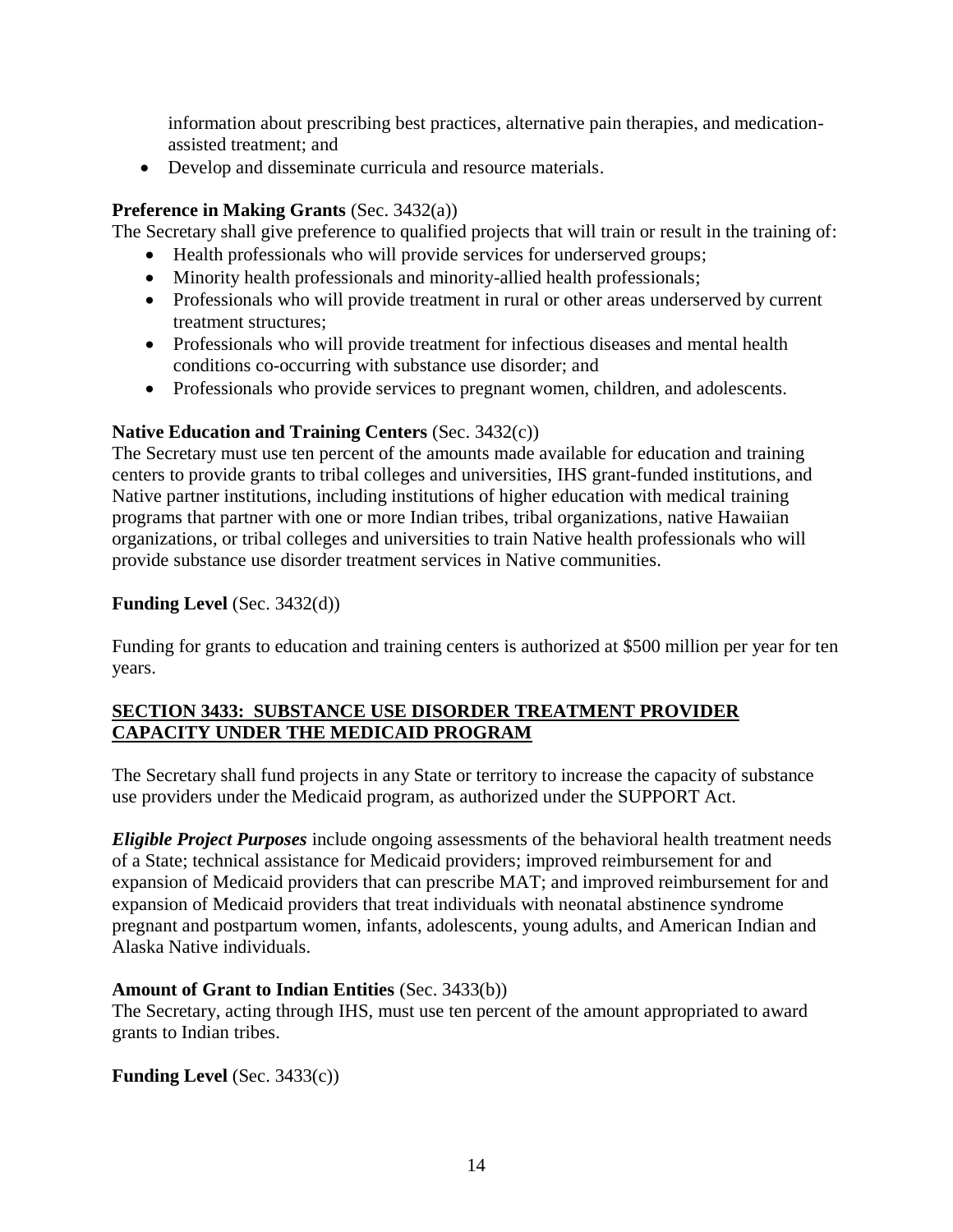Funding to expand provider capacity is authorized at \$50 million per year for ten years.

# **SECTION 3434: PROGRAMS TO SUPPORT EMPLOYEES**

# **Grant Program for Workers** (Sec. 3434(a))

The Secretary, acting through the Director of the National Institute for Occupational Safety and Health (NIOSH), will award grants to non-profit entities for programs to assist workers at risk for, experiencing, or in recovery from substance use disorder to maintain or gain employment. Grants may be awarded up to three years in duration.

*Use of amounts:* Funding for grants awarded under this section may be used to provide prevention services, early intervention services, recovery and support services, and harm reduction services, or to hire staff to assist employees, or to provide vocational and other forms of job training to individuals receiving treatment services.

*Individuals described:* Individuals eligible to receive assistance under this section include those who have been employed in the 12-month period preceding the date of the determination and are at high risk of developing substance use disorder, or those who are experiencing a substance use disorder or who are in recovery.

*Application:* The application must include:

- 1. An accounting of the use of prior grants and results achieved by these grants;
- 2. A description of the population to be served;
- 3. Goals and objectives to be achieved;
- 4. A demonstration that the applicant can provide services to eligible individuals; and
- 5. Data on outcomes of results achieved with prior funding received under this grant.

*Annual reporting:* Entities must submit annual reports to the Secretary, including reports on activities funded by the grant and the number of individuals who maintained or gained employment.

*Funding level:* Funding for grants for workers is authorized at \$40 million per year for ten years.

## **Research on the Impact of Substance Use Disorder in the Workplace and on Direct Service Providers** (Sec. 3434(b))

The Secretary, in consultation with the Director of NIOSH, will conduct research, experiments, and demonstrations on workers' risks, the prevalence of substance use disorders, efforts employers can take to help employees, and the risks of occupational exposure to illicit substances. The Secretary will also conduct research, experiments and demonstrations on occupational health and safety, and the recruitment and retention of behavioral health providers.

*Funding level:* Funding for research on workers is authorized at \$10 million per year for ten years.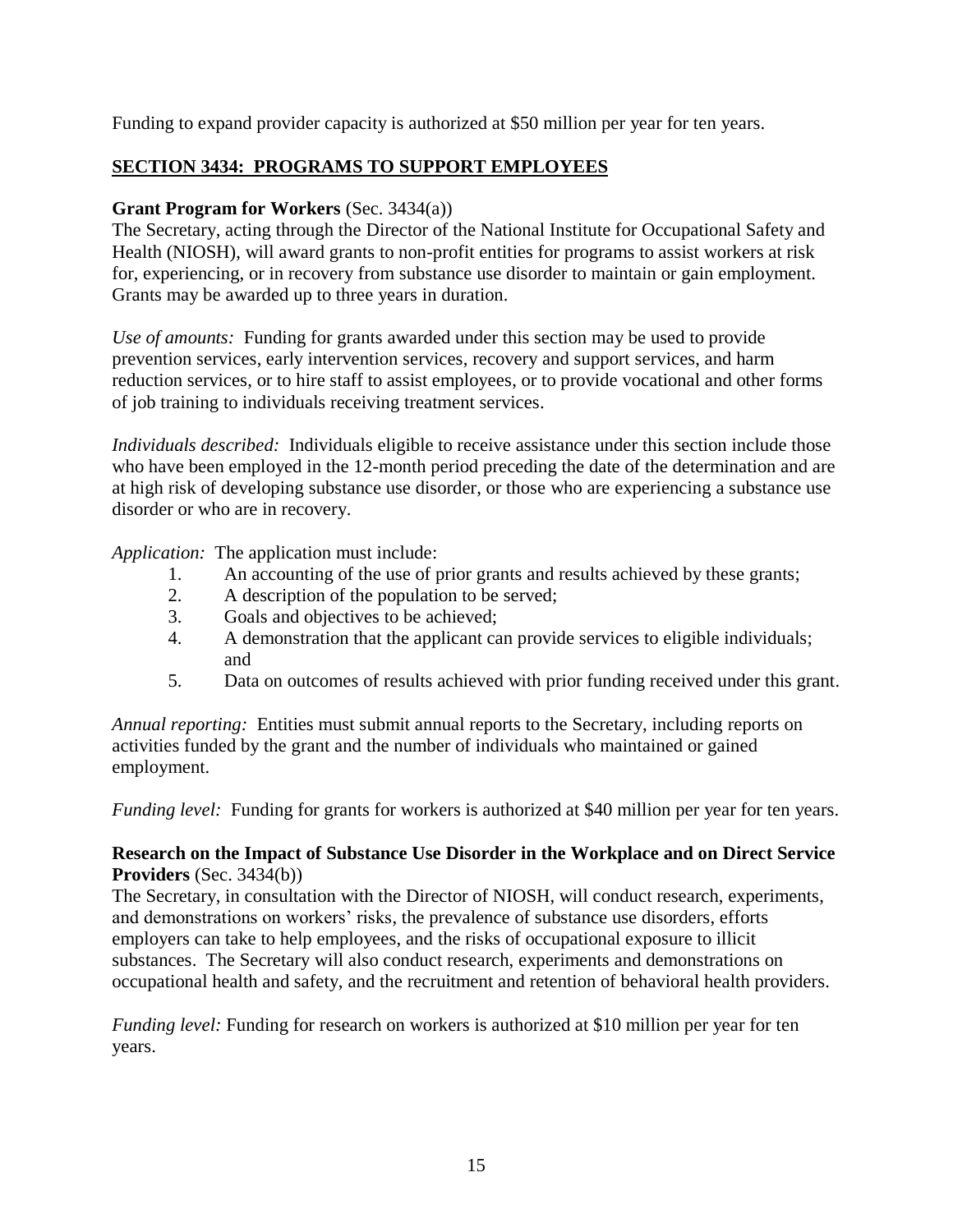# **SECTION 3435: IMPROVING AND EXPANDING CARE**

## **Level of Care Standards for Treatment Services** (Sec. 3435(a))

Within one year, the Secretary, in consultation with the American Society of Addiction Medicine (ASAM) and State and tribal officials as the Secretary deems necessary, will promulgate model standards for the regulation of substance use disorder treatment services.

The model standards shall:

- Identify the type of providers covered;
- Require the designation of a single State agency to serve as the primary regulator;
- Require that all treatment services to be licensed by States according to levels of care set forth by ASAM;
- Require a process for onsite inspection at least every three years; and
- Require patients leaving a residential treatment program to receive a written transition plan.

The Secretary will conduct an annual assessment beginning in 2022 to determine if States have adopted the model standards.

## **Standards for Other Specified Matters Related to Substance Use Disorder Treatment Services and Recovery Residences** (Sec. 3435(b))

Within two years, the Secretary, in consultation with stakeholders, will promulgate model standards for the regulation of:

- Professional credentials for each type of substance use disorder treatment professional;
- Standards for data reporting and the compilation of statewide reports;
- Establishment and maintenance of State toll-free telephone numbers to receive complaints about treatment providers;
- Establishment and maintenance of a publicly accessible internet site listing all certified treatment services in the State; and
- Recovery residences.
	- o Standards for recovery residences must include: designation of a single State agency to certify residences; requirement for on-sight inspections at least every three years; fire, safety, and health standards; standards for equipping such residences with naloxone and training residence owners, operators, and employees in the administration of naloxone; a written policy prohibiting exclusion of individuals receiving MAT; establishment and maintenance of a toll-free phone number to receive complaints about recovery residents; and establishment and maintenance of a publicly accessible internet site listing all recovery residences in the State.

The Secretary will conduct an annual assessment beginning in 2023 to determine if States have adopted the model standards for recovery residences.

## **Ensuring Access to Medication-assisted Treatment** (Sec. 3435(c))

An applicant may not receive a grant unless the applicant agrees to require all entities offering treatment under the grant to offer all drugs approved by FDA for the treatment of substance use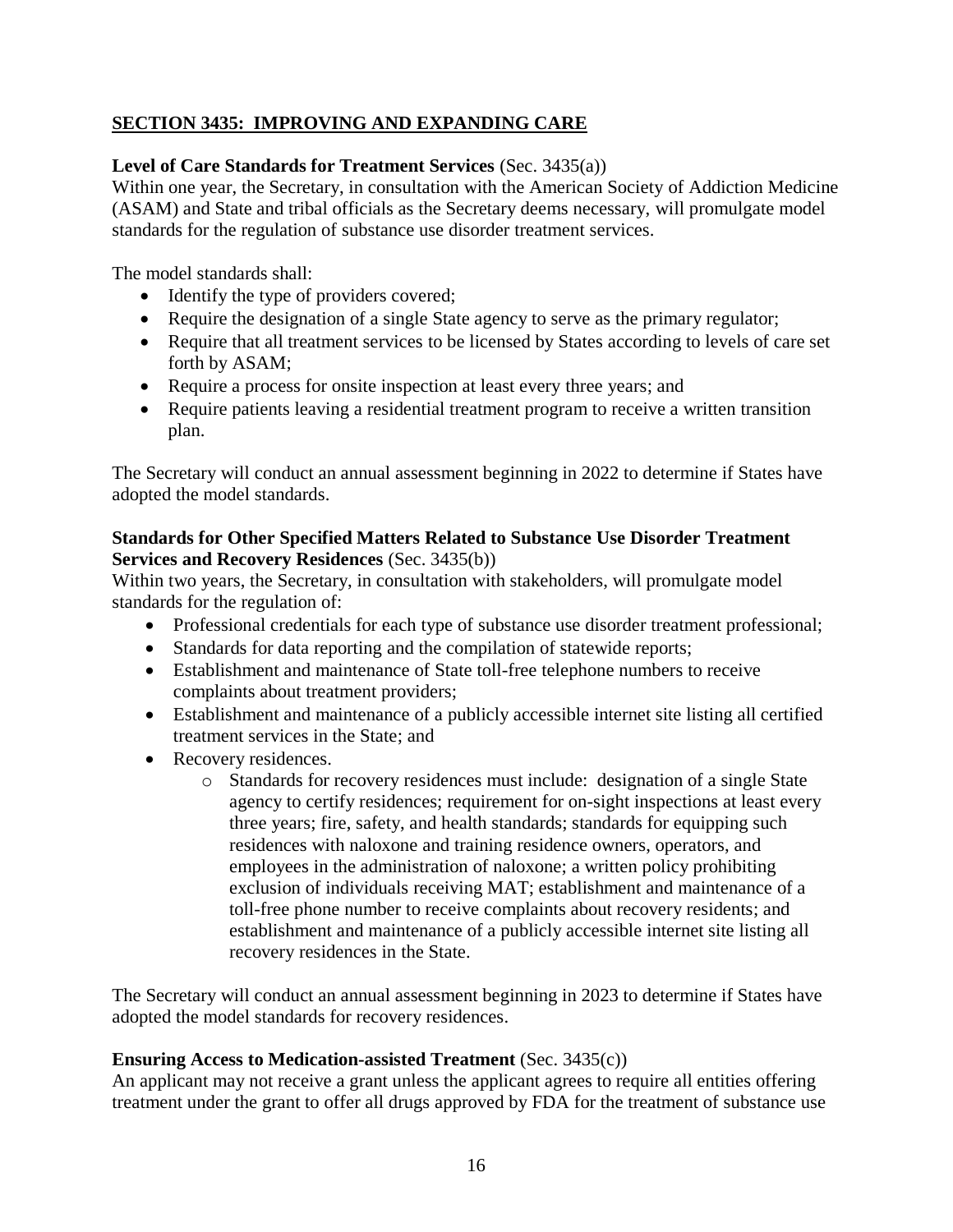disorder for which the applicant offers treatment. Waivers may be granted if the entity agrees to offer at least two drugs approved to treat the substance use disorder for which the applicant offers treatment so long as the applicant agrees to require all entities offering treatment under the grant to provide counseling to patients on MAT, and maintain an affiliation agreement with another provider that can prescribe or dispense all other forms of MAT.

*Government Accountability Office (GAO) Study:* Within a year, GAO shall conduct a study describing any relationship between substance use rates, pain management practices of IHS, and patient request denials through the purchased or referred care program of IHS.

## **Ensuring a Full Continuum of Services** (Sec. 3435(d))

Within six months of enactment, the Centers for Medicare & Medicaid Services will issue a State Medicaid Director letter and tribal leader letter explaining how to ensure access to a continuum of services for adults with substance use disorder receiving medical assistance under the Medicaid program.

*Medicaid and CHIP Payment and Access Commission (MACPAC) Analysis:* Within a year, MACPAC will prepare a report analyzing states' coverage of substance use disorder services for Medicaid beneficiaries.

*Assessment:* Beginning in 2022, the Secretary will conduct an annual assessment to determine if States have ensured coverage under their Medicaid programs of the full continuum of care.

# **SECTION 3436: NALOXONE DISTRIBUTION PROGRAM**

The Secretary must provide for the purchase and delivery of opioid overdose reversal products (currently, Naloxone) approved by FDA on behalf of each State and Indian tribe that receives funding under subtitle B. This section authorizes \$500 million annually for ten years in advance of appropriations Acts and represents the obligation of the Federal Government to provide for the purchase and delivery to States and Indian tribes of opioid overdose reversal products.

In the event that sufficient overdose reversal drug products are not available, this section directs the Secretary to give preference to States with at least one local area eligible to receive a formula grant for local areas under Section 3401.

## **Negotiation of Contracts with Manufacturers** (Sec. 3436(b))

The Secretary must negotiate with manufacturers of opioid overdose reversal products. The Secretary is authorized to decline to enter into contracts or modify or extend contracts as necessary. The price for these drug products shall be a discounted price negotiated by the Secretary.

All opioid overdose reversal products purchased under this contract shall contain, for each dose, the maximum amount of active opioid antagonist recommended by FDA as an initial dose and a minimum of two doses packaged together.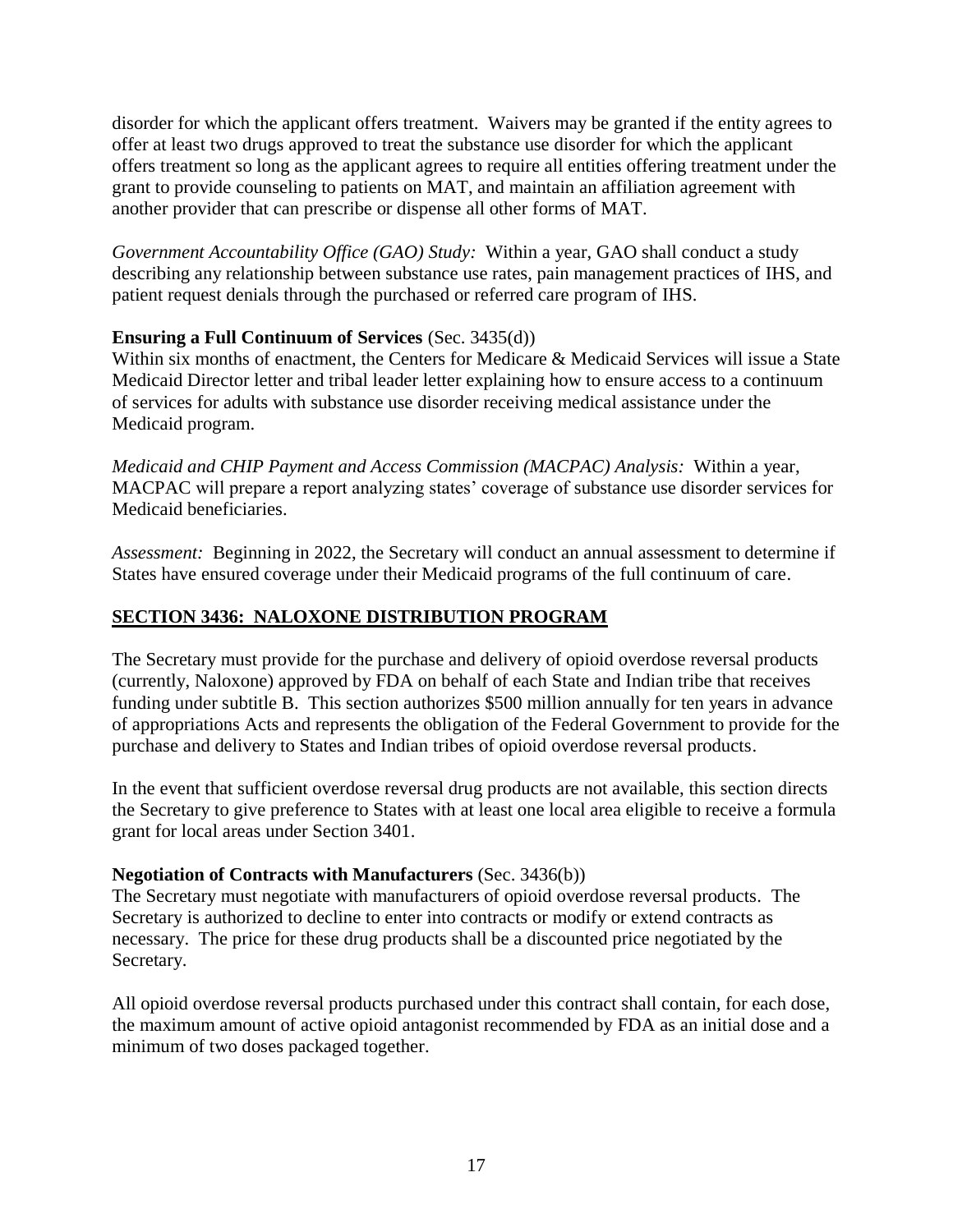The Secretary must provide for the purchase and delivery of these products on behalf of States and tribal organizations and allow each State and Indian tribe to obtain additional quantities of opioid overdose reversal products at the same discounted price.

The Secretary must enter into initial negotiations no later than 180 days after the enactment of this title.

The Secretary may enter into a contract with a drug manufacturer only if the manufacturer agrees to submit such reports as the Secretary deems necessary to ensure compliance with the contract and if the manufacturer agrees not to impose additional delivery costs.

The Secretary may enter into contracts with multiple manufacturers, provided each manufacturer meets the terms and conditions of the contract, and allows States to choose which contract will be applicable to their purchase of additional quantities of overdose reversal products.

Beginning no later than one year after the Secretary enters into the first contract under this Section, the Secretary shall use a list established by an advisory committee established by the Secretary and located within the Centers for Disease Control (CDC), which considers the costeffectiveness of each overdose reversal product as the basis for the purchase, delivery, and administration of these products.

States must distribute opioid overdose reversal products received under this section to first responders and to public entities with the authority to administer local public health services. These public entities are directed to make products available to public and nonprofit entities and the general public.

In order to be eligible to receive opioid overdose reversal drugs under this section, each State shall establish a program for distributing these products to first responders and local health departments, demonstrate a distribution rate of a minimum of 90 percent of the opioid overdose reversal products received under this program, and certify to the Secretary that the State has in place measures that enhance access to opioid overdose reversal products.

IHS, in consultation with Indian tribes, must determine any requirements that shall apply to Indian tribes receiving opioid overdose reversal products through the program established by this section.

## **SECTION 3437: ADDITIONAL FUNDING FOR THE NATIONAL INSTITUTES OF HEALTH**

Ten years of appropriations, totaling \$7 billion, are authorized to the National Institutes of Health for the purposes of conducting research on addiction and pain and to develop opioid overdose reversal drug products, and non-opioid drug products and non-pharmacological treatments for pain and substance use disorder.

## **SECTION 3438: ADDITIONAL FUNDING FOR THE CENTERS FOR DISEASE CONTROL AND PREVENTION**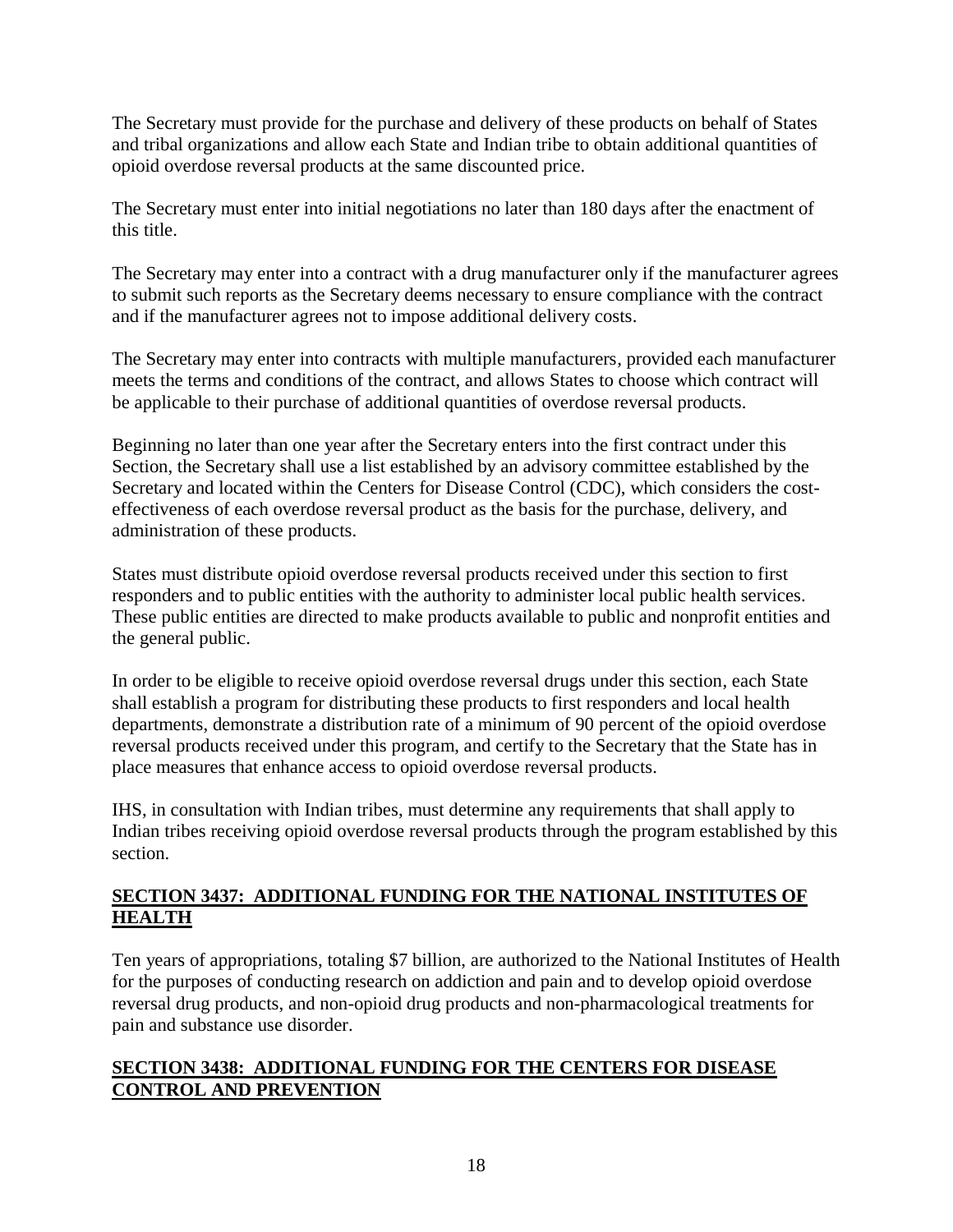Ten years of appropriations, totaling \$5 billion, are authorized to the CDC for the purposes of improving data on drug overdose deaths and non-fatal drug overdoses, surveillance related to addiction and substance use disorder, and the prevention of transmission of infectious diseases related to substance use.

The CDC must use portions of the funding appropriated under this section to: (1) ensure all States participate in the Enhanced State Opioid Overdose Surveillance program and to provide technical assistance to medical examiners and coroners to facilitate improved data collection; (2) improve data; and (3) improve Tribal data. A portion of the funding will also be used to collect data on adverse childhood experiences and to screen for worker health risks. This section requires that not less than 1.5 percent of the funding made available to the CDC be provided to Indian Tribes and tribal epidemiology centers.

## **SECTION 4: AMENDMENTS TO CONTROLLED SUBSTANCES ACT**

## **Certifications Relating to Diversion Controls** (Sec. 4(b))

Not later than 180 days after the enactment of this section and each year thereafter, each covered officer (a president, CEO, chief medical officer, or chief council) of a covered entity (distributor, dispenser, or manufacturer) must submit to the Attorney General, for each schedule II controlled substance, a signed certification that the covered entity maintains effective controls against diversion of the controlled substance, information contained in any record, inventory, or report required to be kept or submitted to the Attorney General is accurate, and that the company is in compliance with all applicable requirements under Federal law to report suspicious orders for controlled substances.

## **Certifications Relating to Misbranding** (Sec. 4(c))

Not more than 180 days after enactment and each year thereafter, each covered officer of a covered entity must submit a signed certification to the Secretary of HHS that the controlled substance is not misbranded, as defined in section 502 of the Food, Drug, and Cosmetic Act. If this certification is not submitted or contains false statements, the Secretary must notify the Attorney General.

Practitioners of opioid treatment programs dispensing medication-assisted treatment are exempt from the diversion control and misbranding certification requirements.

**Failure to submit certifications or submission of false certifications:** It is unlawful to fail to submit these certifications or to submit a certification that contains a materially false statement or representation relating to the controls against diversion or the misbranding of the controlled substance. Covered officers are subject to civil penalties of a fine of not more than \$25,000 if they fail to submit a certification or submit a false certification. If covered officers willfully submit a false certification, they can be subject to criminal penalties specified under section 403(d) of the Controlled Substances Act of not more than four years imprisonment.